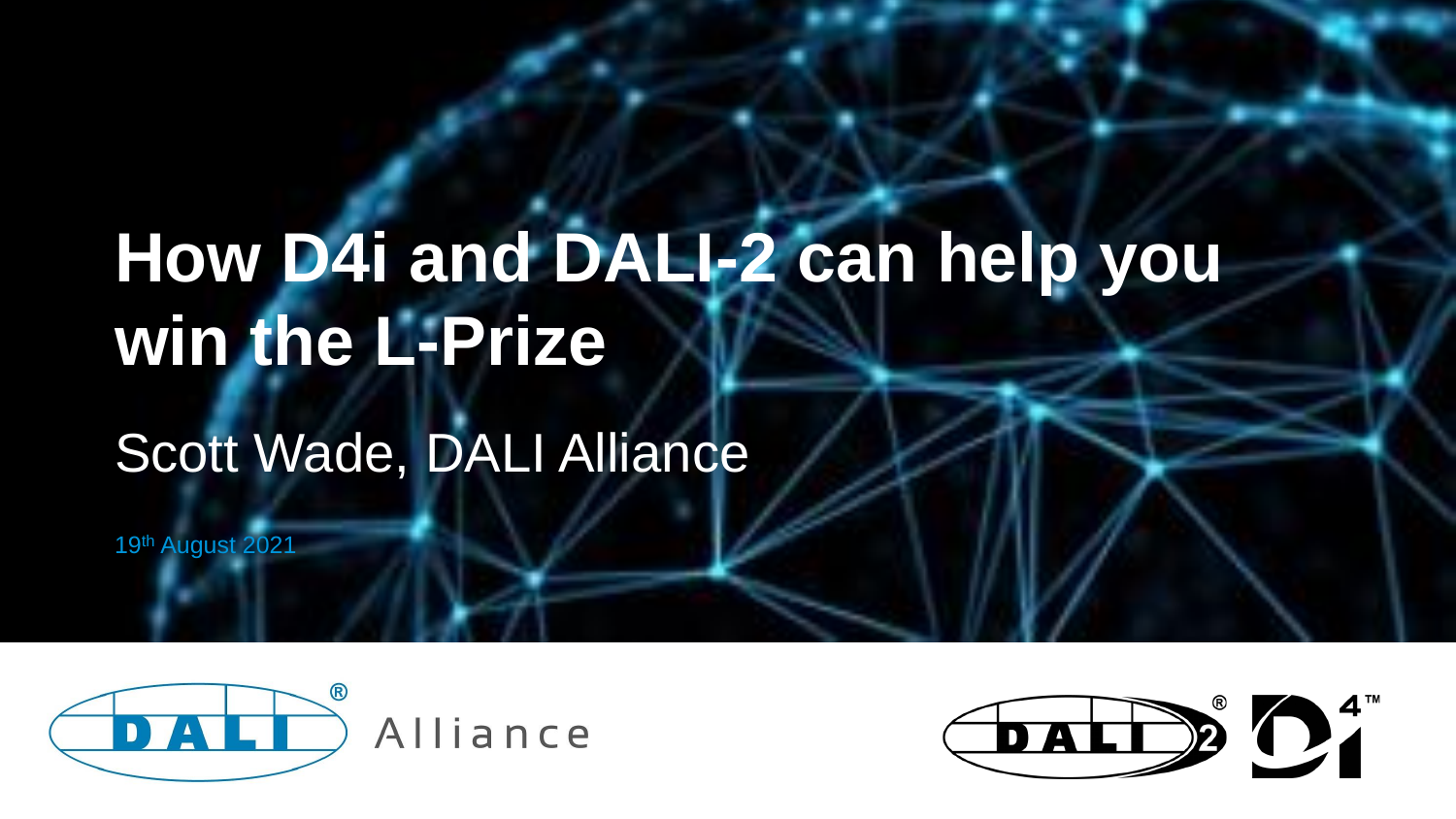#### **Agenda**

#### **How D4i and DALI-2 can help you win the L-Prize**

- Introduction: DALI, DALI-2, D4i and the DALI Alliance
- DALI parts helping L Prize criteria
- What is D4i?
- Testing & Certification



Scott Wade, Technical & Certification Manager, DALI Alliance

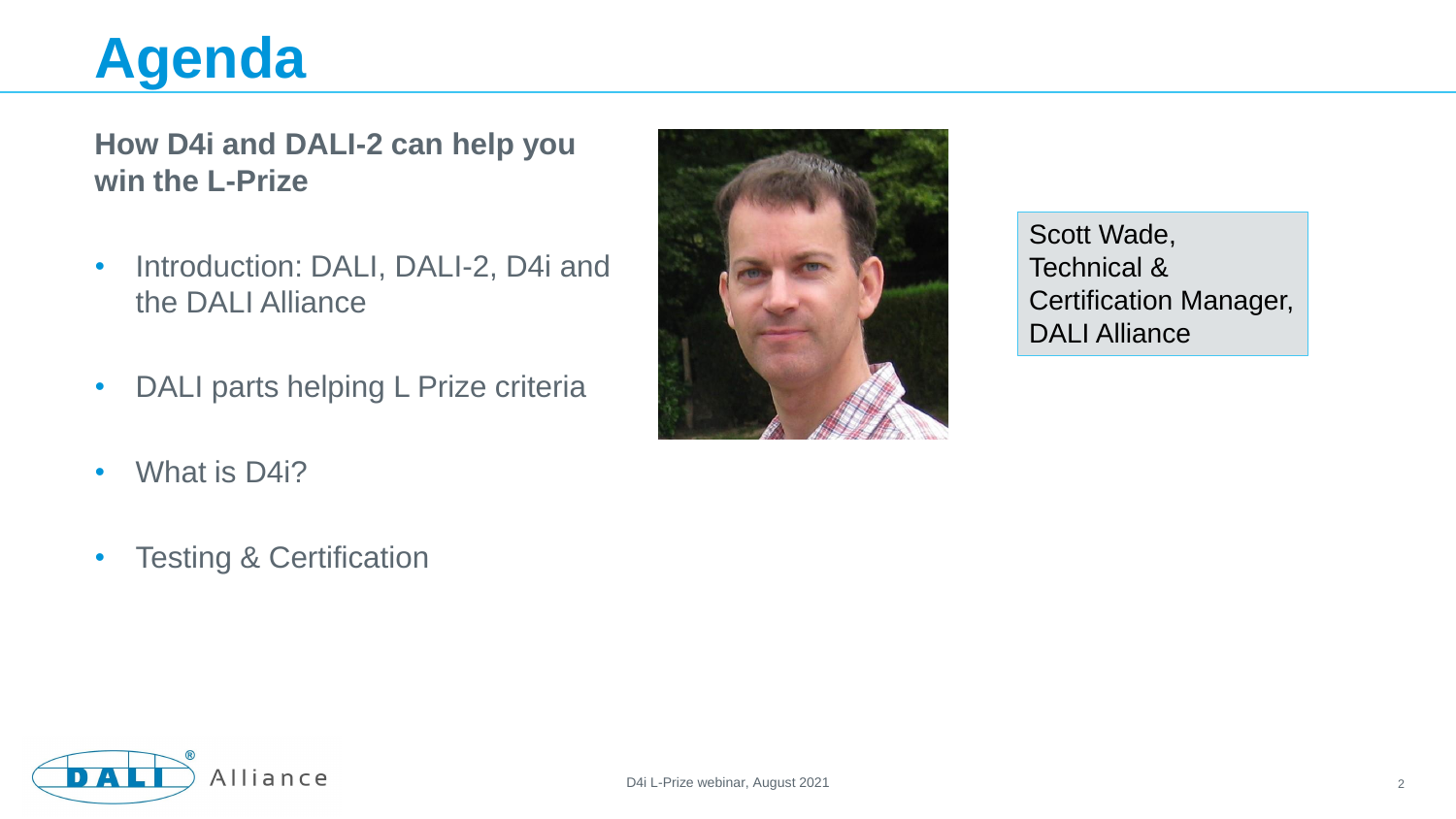#### **DALI – The basics**

Alliance



- DALI® is the industry-standard protocol (language) for bi-directional, digital communication between lighting-control devices.
	- Dedicated to lighting, with a rich feature set
- DALI is technically managed in the open, global standard IEC 62386.
- DALI-2™ is the latest version of the DALI protocol.



- DALI-2 and D4i certification is driven by DiiA, the global DALI alliance.
	- Ensures interoperability through testing and certification with trademark use
- DALI, DALI-2 and D4i trademarks are controlled by DiiA.

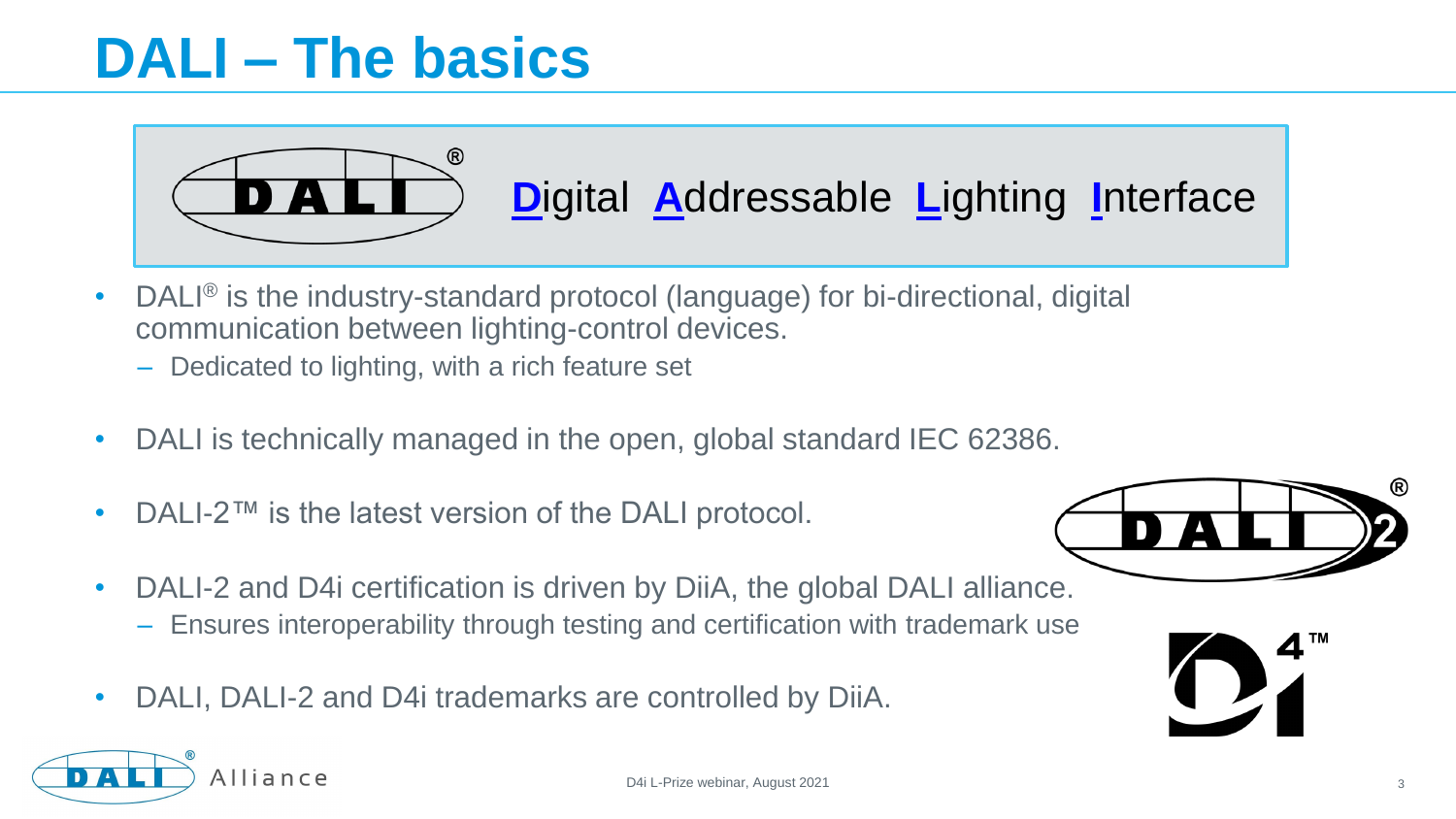### **The DALI Alliance**

- The DALI Alliance (DiiA) is an open, global consortium of lighting companies that aims to grow the market for lighting-control solutions based on DALI.
- Also known as

Digital Illumination<br>Interface Alliance

- More than **290 members** worldwide. – Industry leaders in lighting and control
- Membership allows certification or registration of products:
	- Over **1,870 DALI-2 certified products (including D4i)**
	- Over 1,460 DALI version-1 registered products
- Membership allows DALI, DALI-2 and D4i **trademark use**.



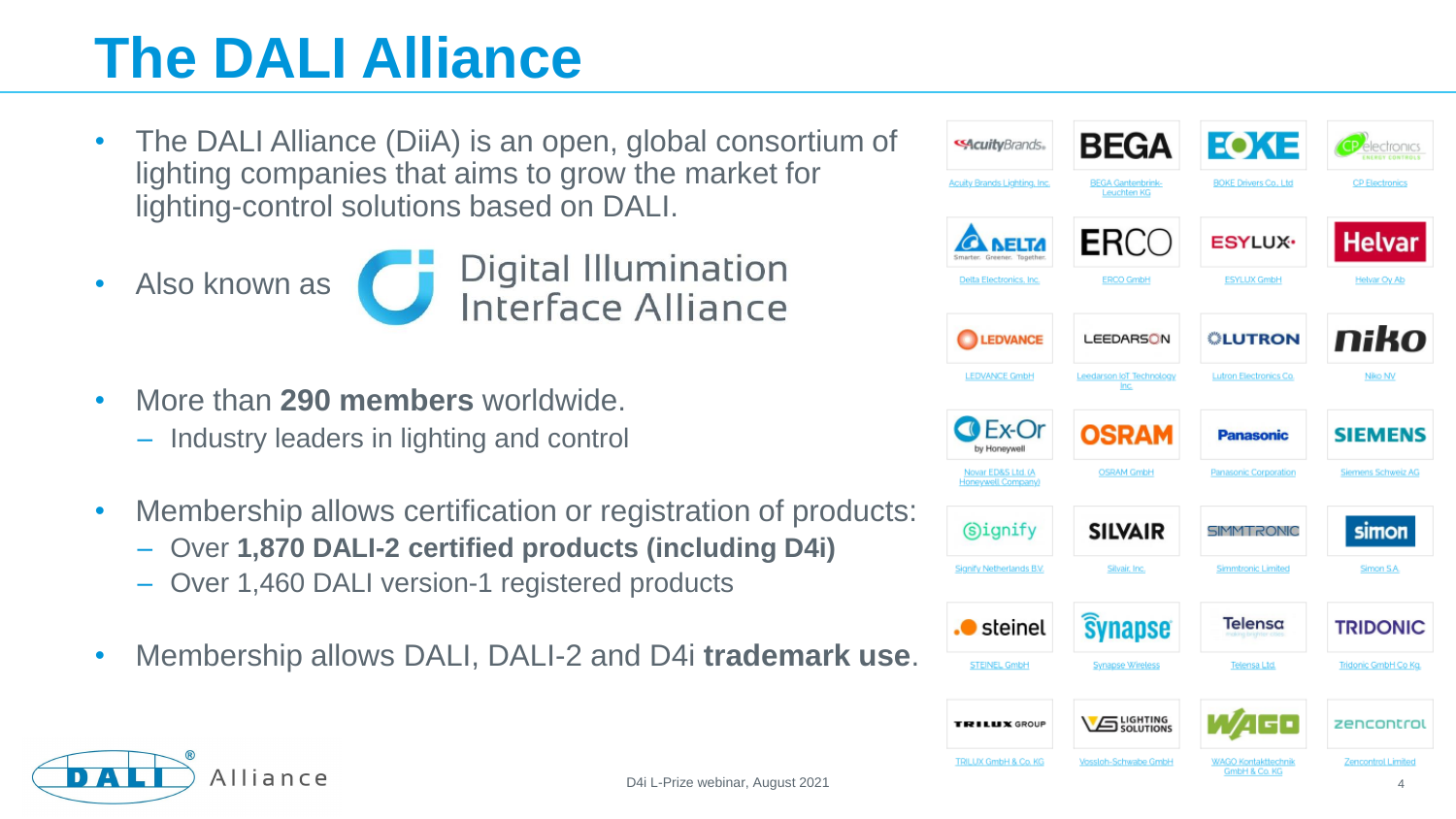### **DALI market**

- Very large installed base of projects, spanning three decades
	- See [www.dali-alliance.org/awards](https://www.dali-alliance.org/awards/)
	- Also [www.dali-alliance.org/projects](https://www.dali-alliance.org/projects/)
- Used in major infrastructure projects
	- e.g. Crossrail in London, MTA New York City Transit, Manchester Airport and Beijing Airport
- DALI is "the **largest wired digital open protocol** in the world for lighting." – *Pål Karlsen, research analyst, Omdia, LED Professional May/June 2020 issue, [Link](https://www.dali-alliance.org/news/235/open-lighting-control-standards-and-future-proofing)*
- "Open protocols will be the growth winners over the next few years in smart lighting and connected controls."
	- *Ibid*
- "DALI is the **largest segment for smart lighting**, with **15% CAGR** expected over the next 5 years"
	- *Global Smart Lighting Market research report, [Link](https://www.businesswire.com/news/home/20200226005519/en/Global-Smart-Lighting-Market-2019-to-2026)*





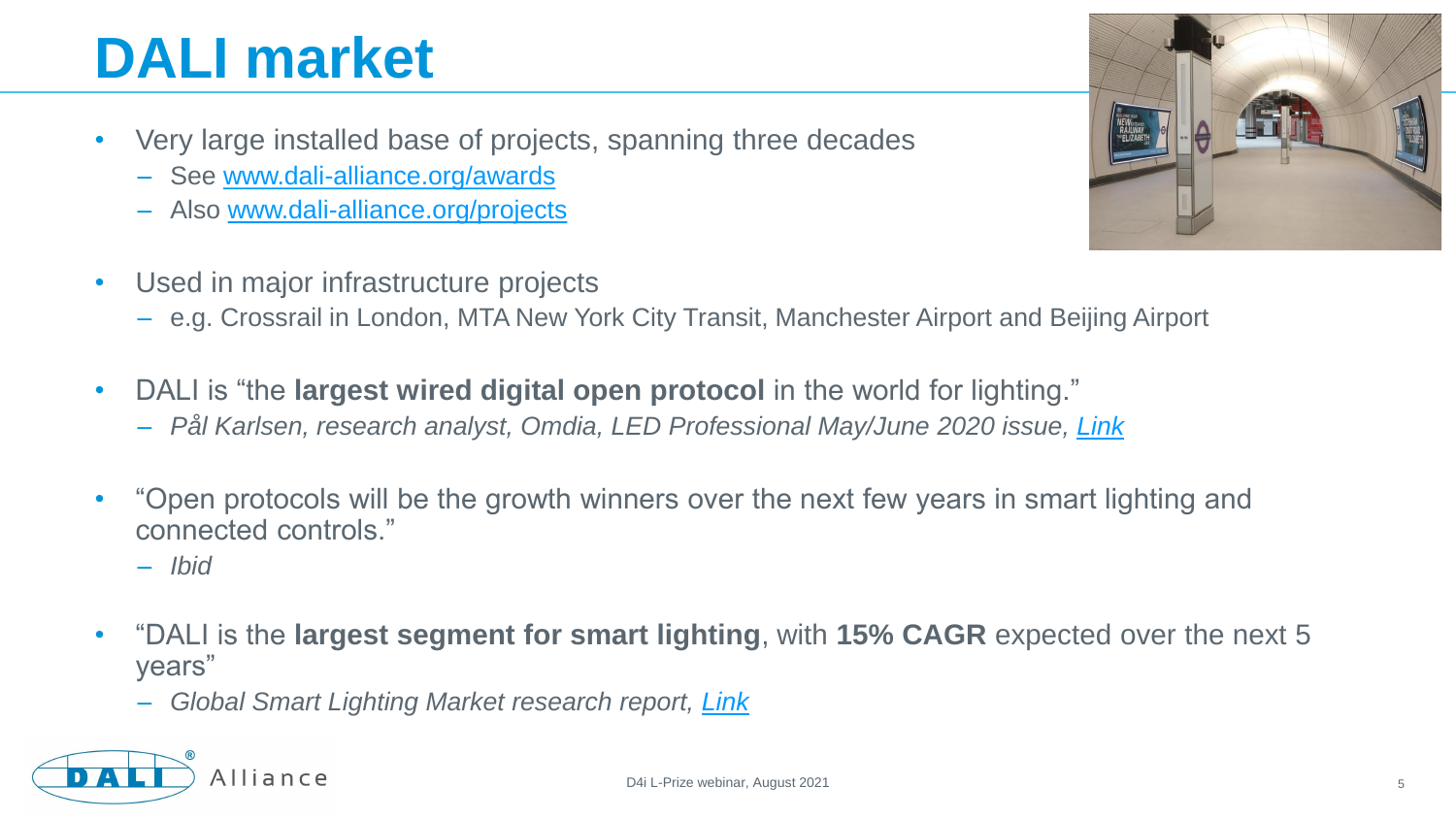The U.S. Department of Energy lists several areas that winning systems must meet.

D4i and DALI-2 help meet the criteria:

- **Efficacy (up to 10 points)**
	- **Wide dimming range + individual addressability**: get just the right amount of light in just the right places.
- **Quality of Light (up to 8 points)**
	- **Light output**: Part of the DALI specifications and tests, for all D4i and DALI-2 LED drivers.
	- **Colour**: DALI part 209 from simple tunable white to full xychromaticity.
	- **Dimming range**: The DALI standard allows for dimming down to 0.1%. Check with the driver manufacturer.





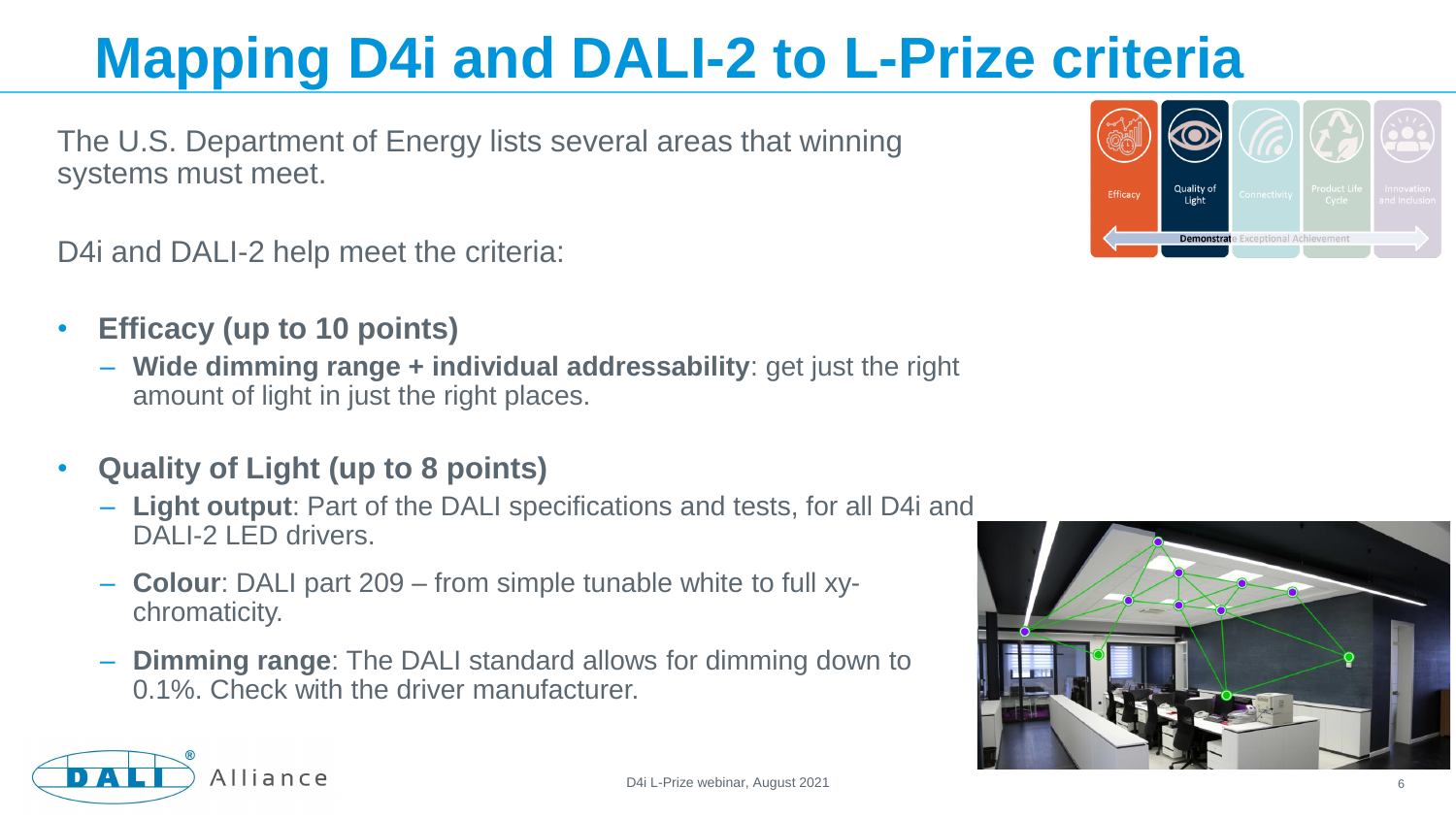- **Connectivity (up to 11 points)**
	- **Technical interoperability**: D4i and DALI-2 use international industry standards, with testing and certification, ensuring a high level of interoperability.
	- **Application interoperability**: Standardised data available from D4i LED drivers.
	- **Addressability**: D4i and DALI-2 drivers are individually addressable.
	- **Energy reporting**: D4i drivers provide energy and power data.
	- **Lighting control strategies**: All are supported.
	- **System resilience**: Operation through power cycles, short power interruptions and bus failure is defined, configurable, and tested.





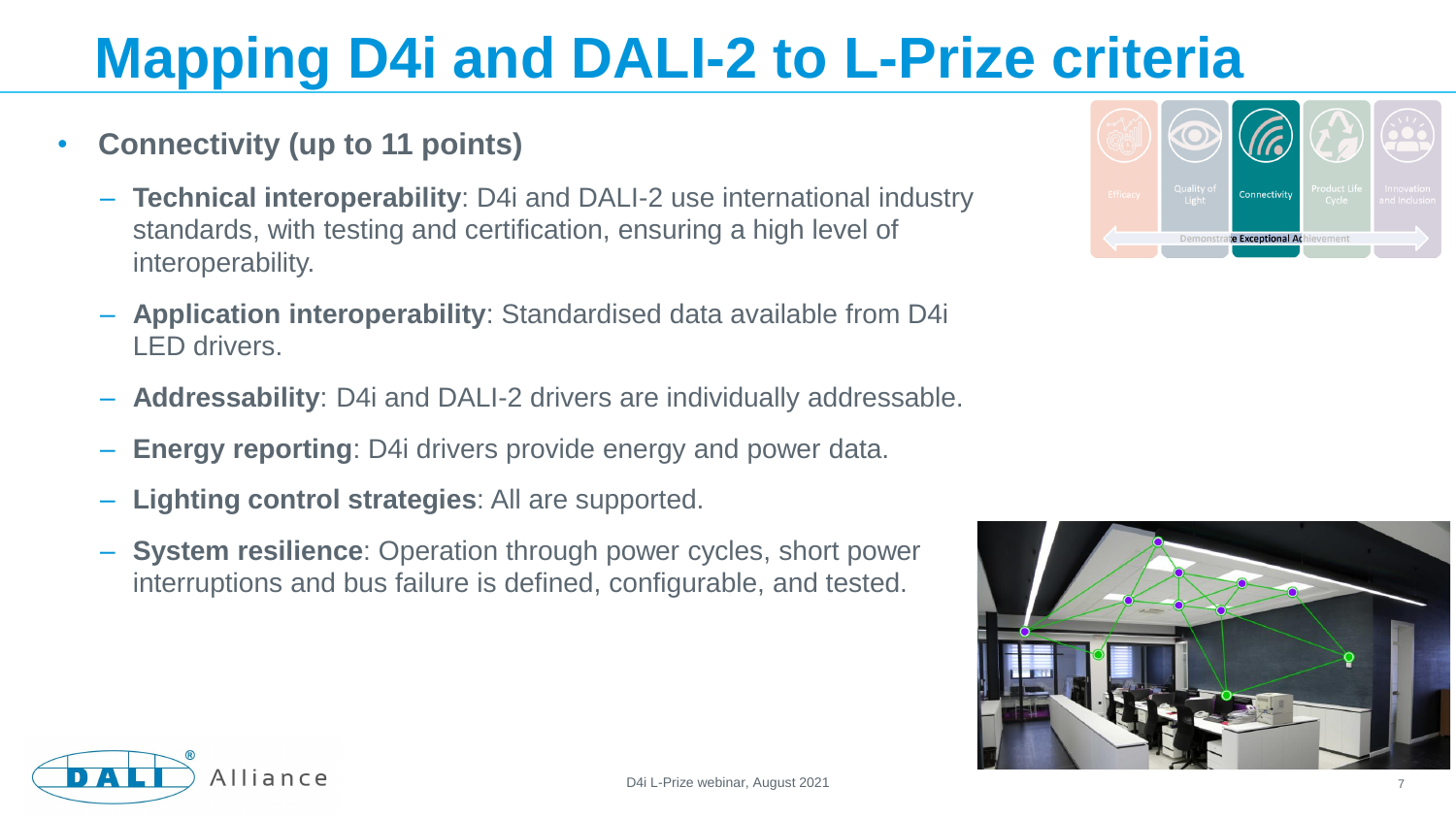- **Connectivity (up to 11 points) - continued**
	- **Fault detection and diagnostics (FDD)**: DALI-2 includes fundamental information, with D4i adding more.
	- **Luminaire level lighting control (LLLC)**: D4i or DALI-2 sensors can be attached to individual luminaires. Addressability allows control of a single luminaire, a group of luminaires or all luminaires.
	- **Grid services capable**: Check with your supplier for suitable D4i or DALI-2 control devices that provide demand-response functionality.
	- **Sensor ready and upgradeable**: D4i luminaires are ready for sensors or communication devices to be plugged-in or upgraded.
	- **Ease of installation and configuration**: Simple 2-wire bus providing communications and power, that simply connects to all devices in parallel, using a daisy chain and/or star connections.





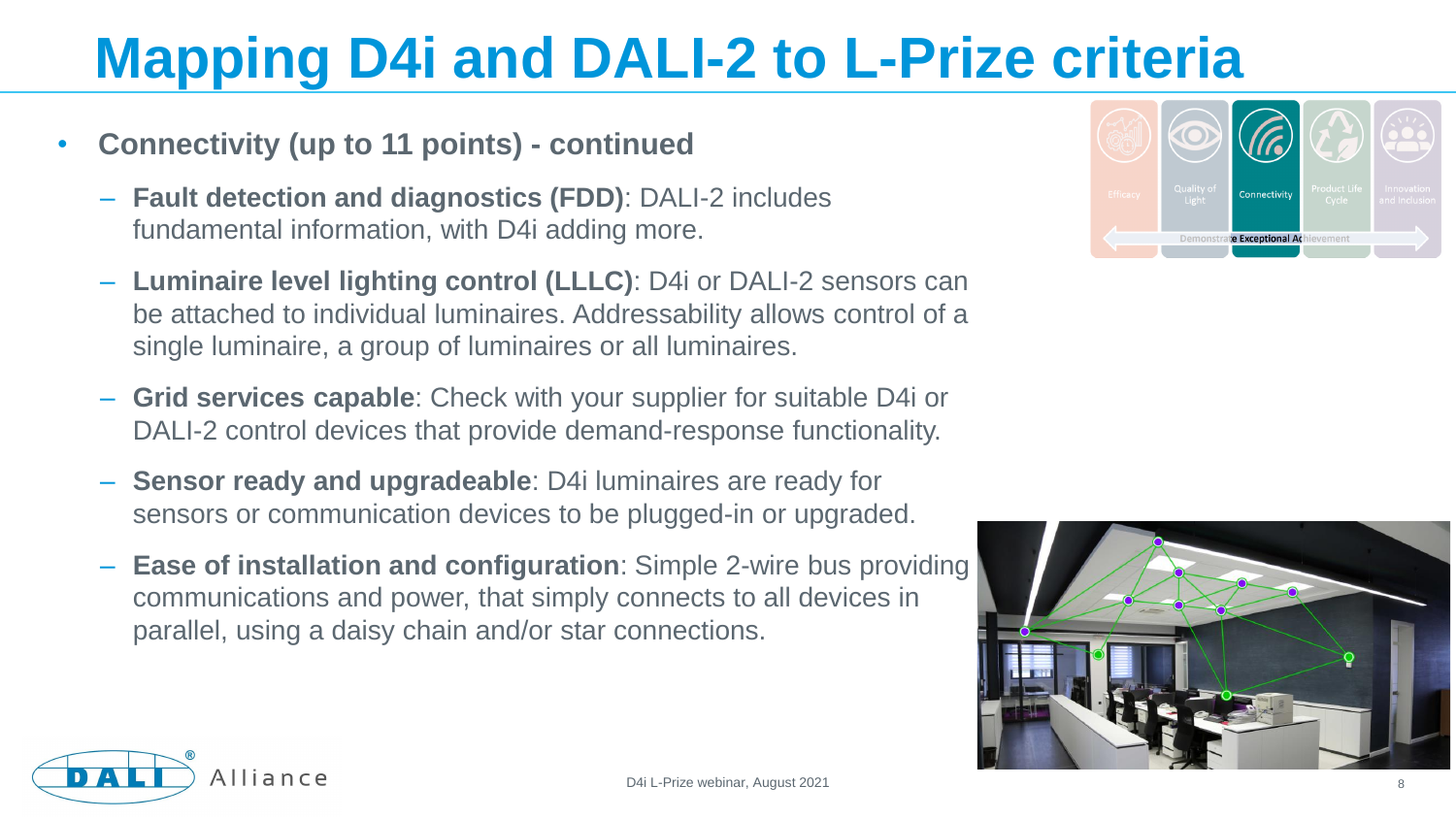- **Product Life Cycle (up to 7 points)**
	- **Replaceable components**: Interoperability of drivers and control devices enables replacement by using appropriately specified components.
- **Innovation and Inclusion**
	- Initial cost minimised by allowing sensors/communication devices to be plugged-in later, if required.
	- Future: DALI-2 and D4i are still evolving, with new standards and certification being added. For example, centralized emergency lighting to complement the existing standardisation of DALI selfcontained emergency lighting.







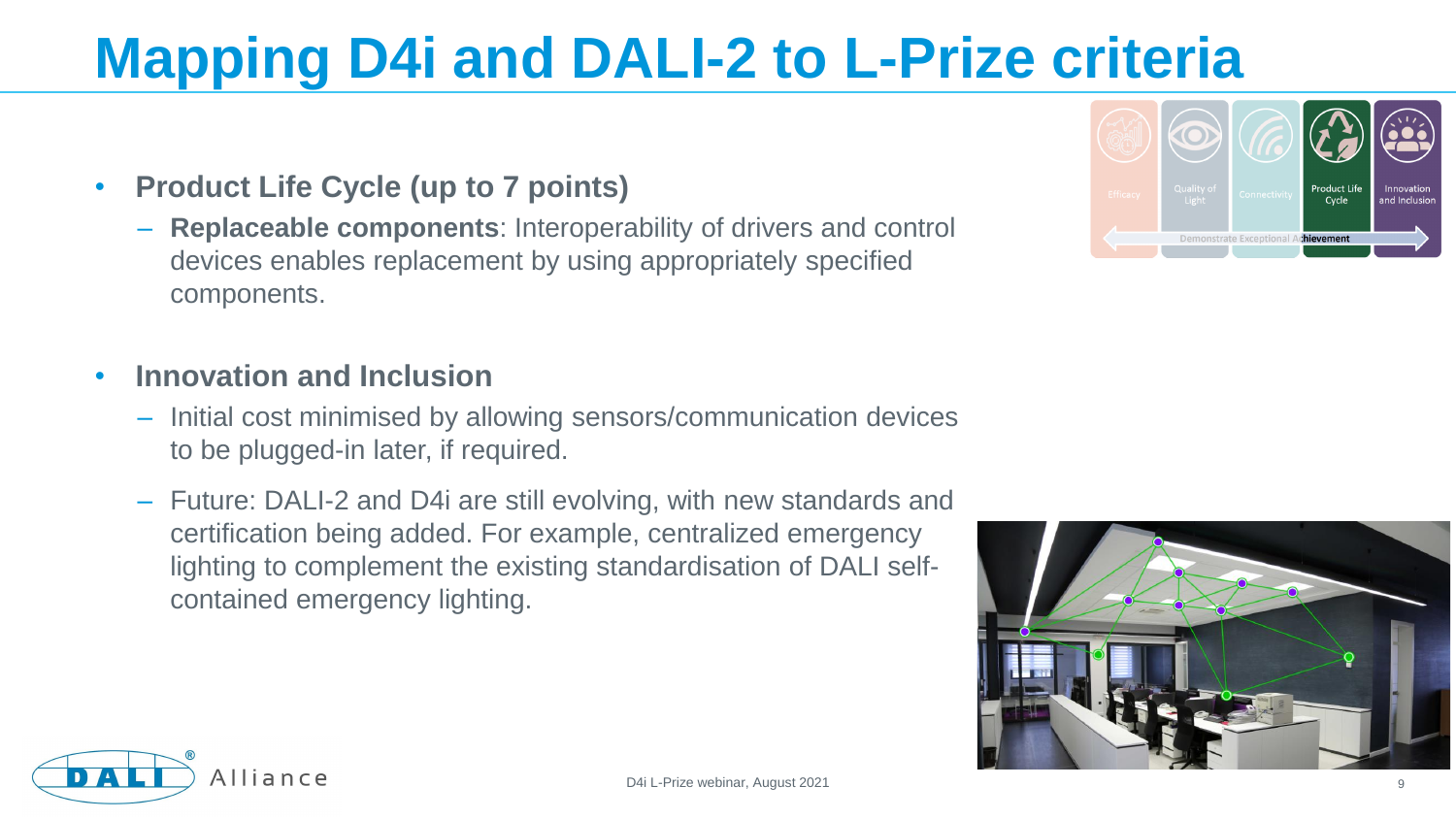### **What is D4i?**

Alliance

#### **D4i is an extension to DALI-2:**

- Control gear (drivers) require a minimum set of functionality for D4i
- Control devices require functionality to aid "plug & play"
- Luminaires require up to four D4i drivers.
- $\rightarrow$  Especially for intra-luminaire use: DALI is inside the luminaire
- All D4i LED drivers provide luminaire, energy & diagnostics data
- D4i enables DALI inside intelligent, IoT-ready luminaires
	- Other D4i implementations are also permitted
- D4i simplifies addition of sensors and communication devices to luminaires
- D4i enables plug-and-play interoperability when combined with a connector system
	- e.g. Zhaga Book 18 & 20 or NEMA/ANSI C136.41





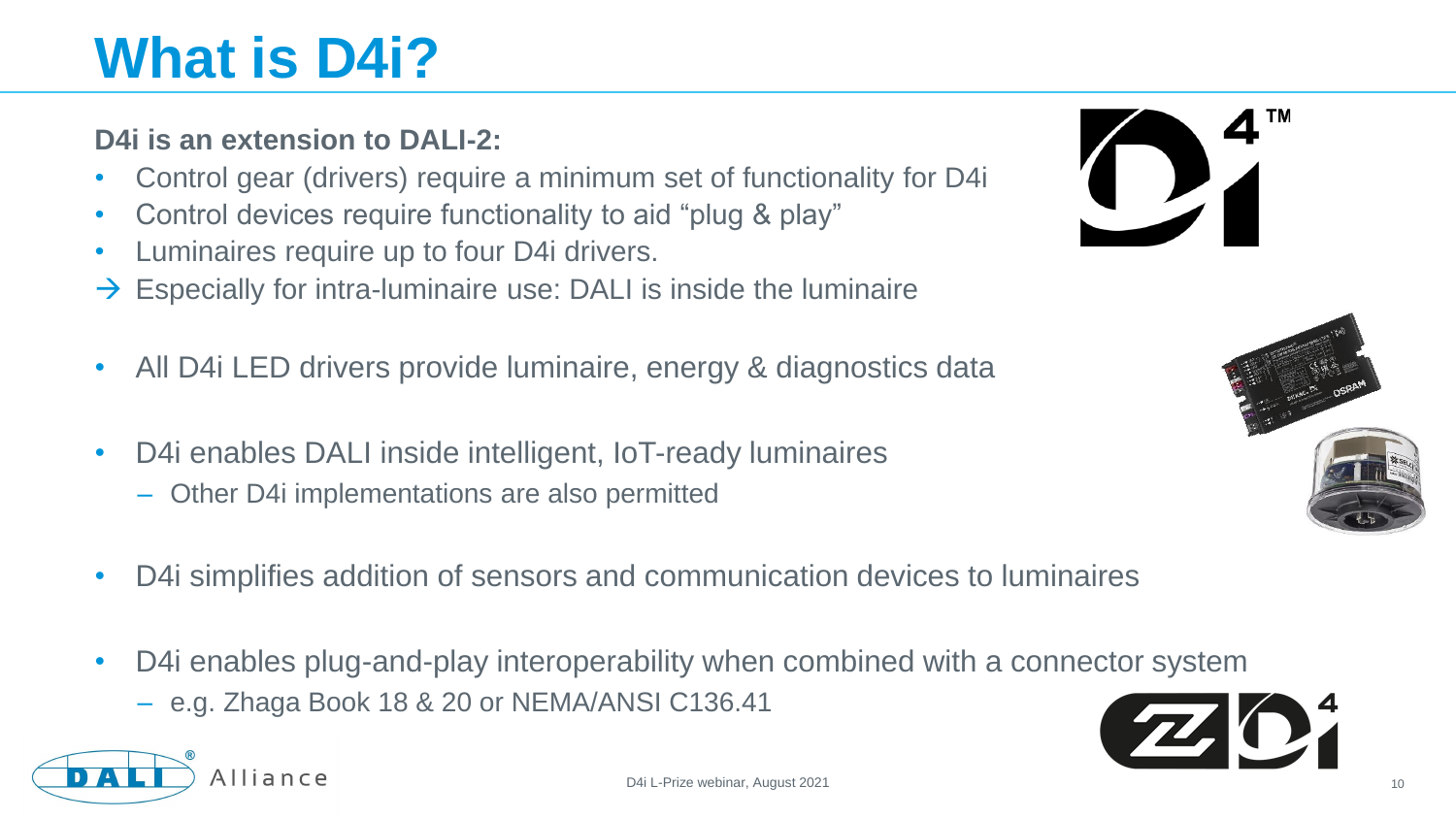#### **D4i example luminaire**



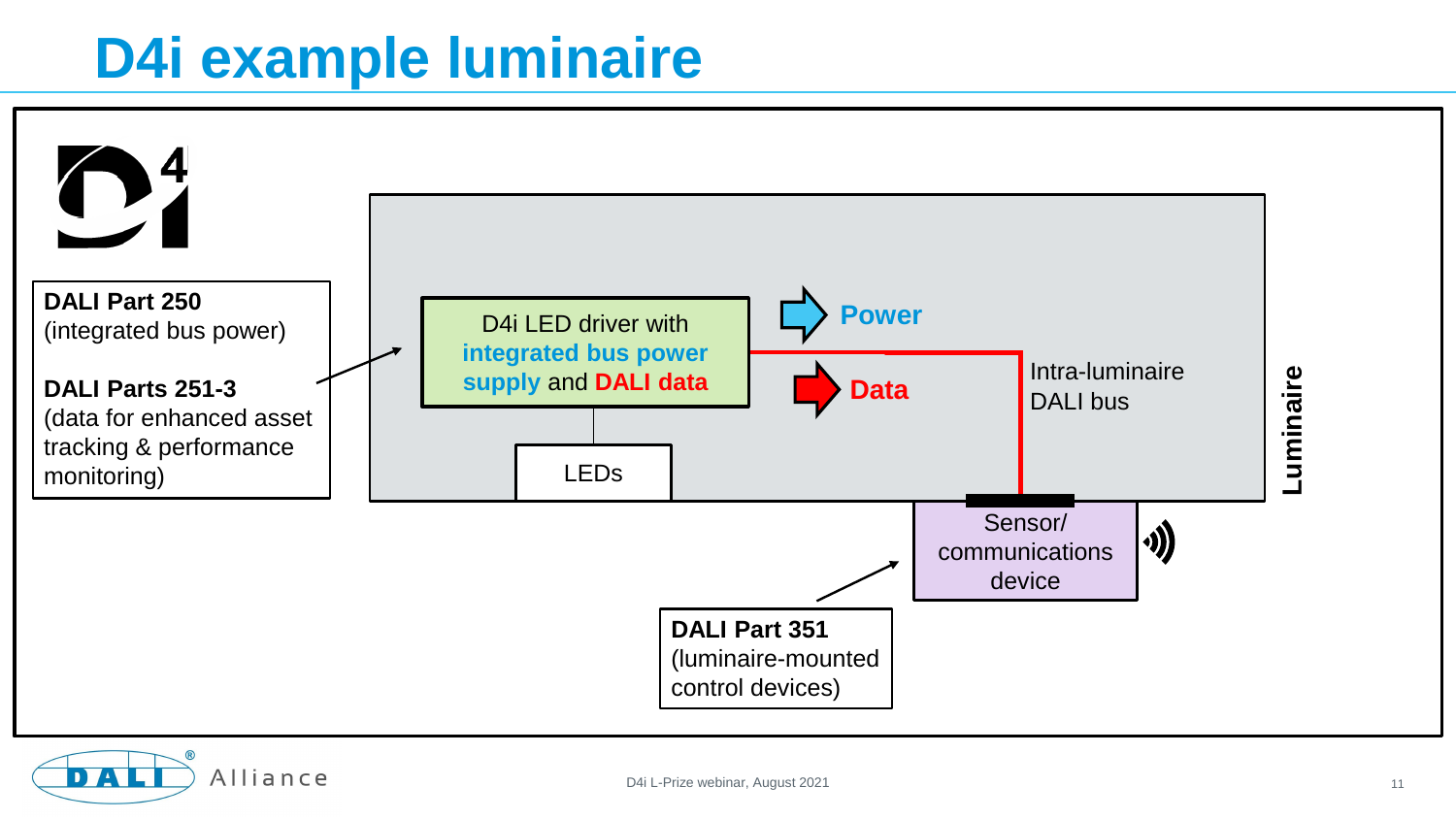#### **Data specifications**

- Data for enhanced asset management & performance monitoring
- Data storage in DALI memory banks, with standardized format & locations



**Luminaire Data**



#### **DALI Part 251 – Luminaire Data**

- Information about the luminaire (e.g. GTIN, light output, CCT & CRI, light distribution etc) can be stored in the LED driver
	- Enables asset management



**Energy Data**



#### **DALI Part 252 – Energy Reporting**

• Provides real-time power & energy usage for LED drivers



**Diagnostics Data**



#### **DALI Part 253 – Diagnostics & Maintenance**

- Operating data for control gear and lamps, including failure conditions, run-time data
- Enables predictive maintenance
- **These specifications are available from DiiA, and are also included in ANSI C137.4.**

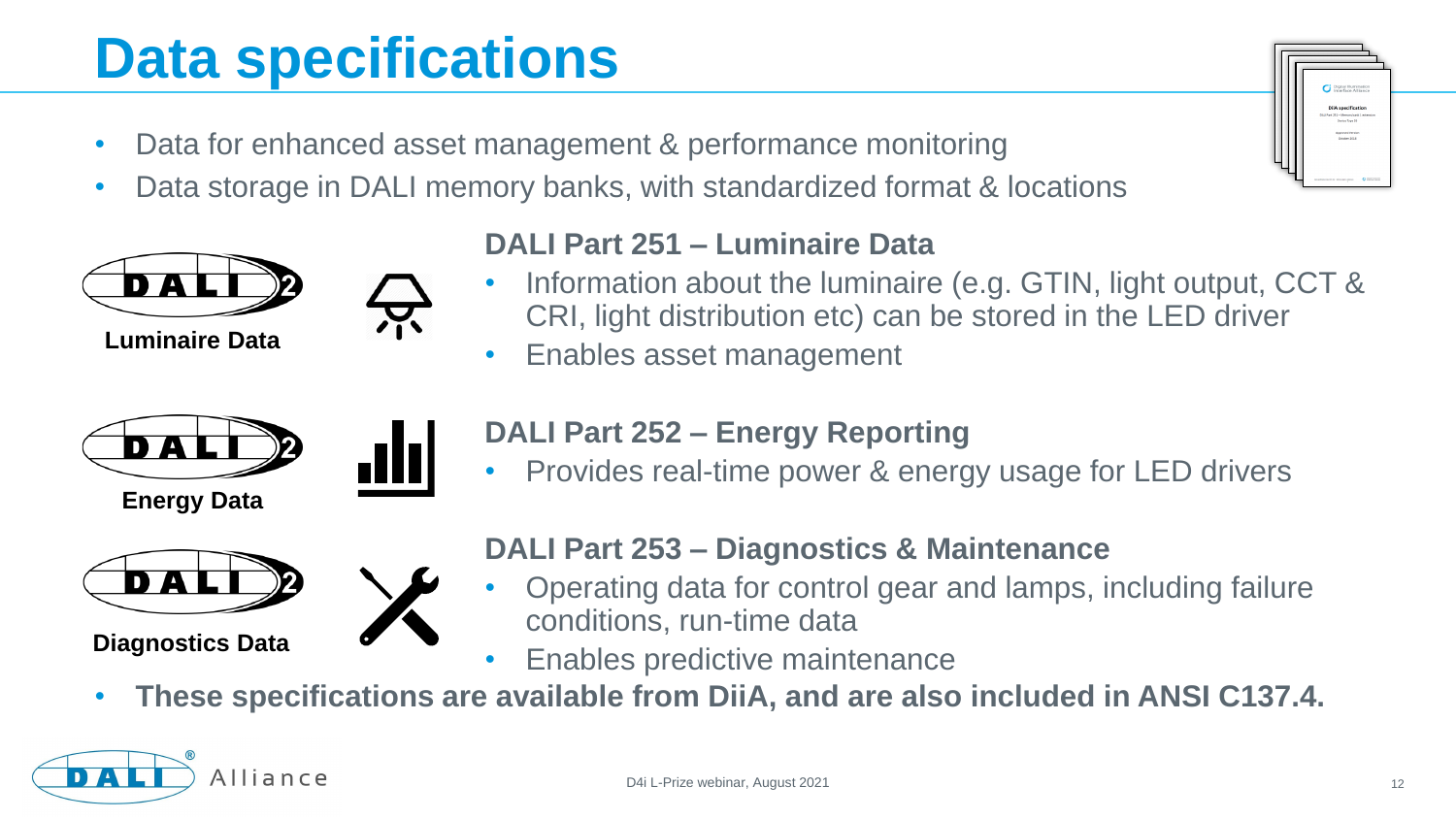### **Using DALI data: Example**



In the factory: Luminaire data is programmed into drivers.

#### During operation: **Performance monitoring**

• Energy usage data can be used e.g. for billing

Alliance



#### In the field:

#### **Automated commissioning**

- When installed, luminaires can automatically transfer data to a remote network
- Reduces human error, saves installation time and cost
- Operator has a full map of asset information

During operation: **Predictive maintenance**

- Diagnostics data allows network operator to anticipate need for maintenance
- Repair team has knowledge of location and type of fixture

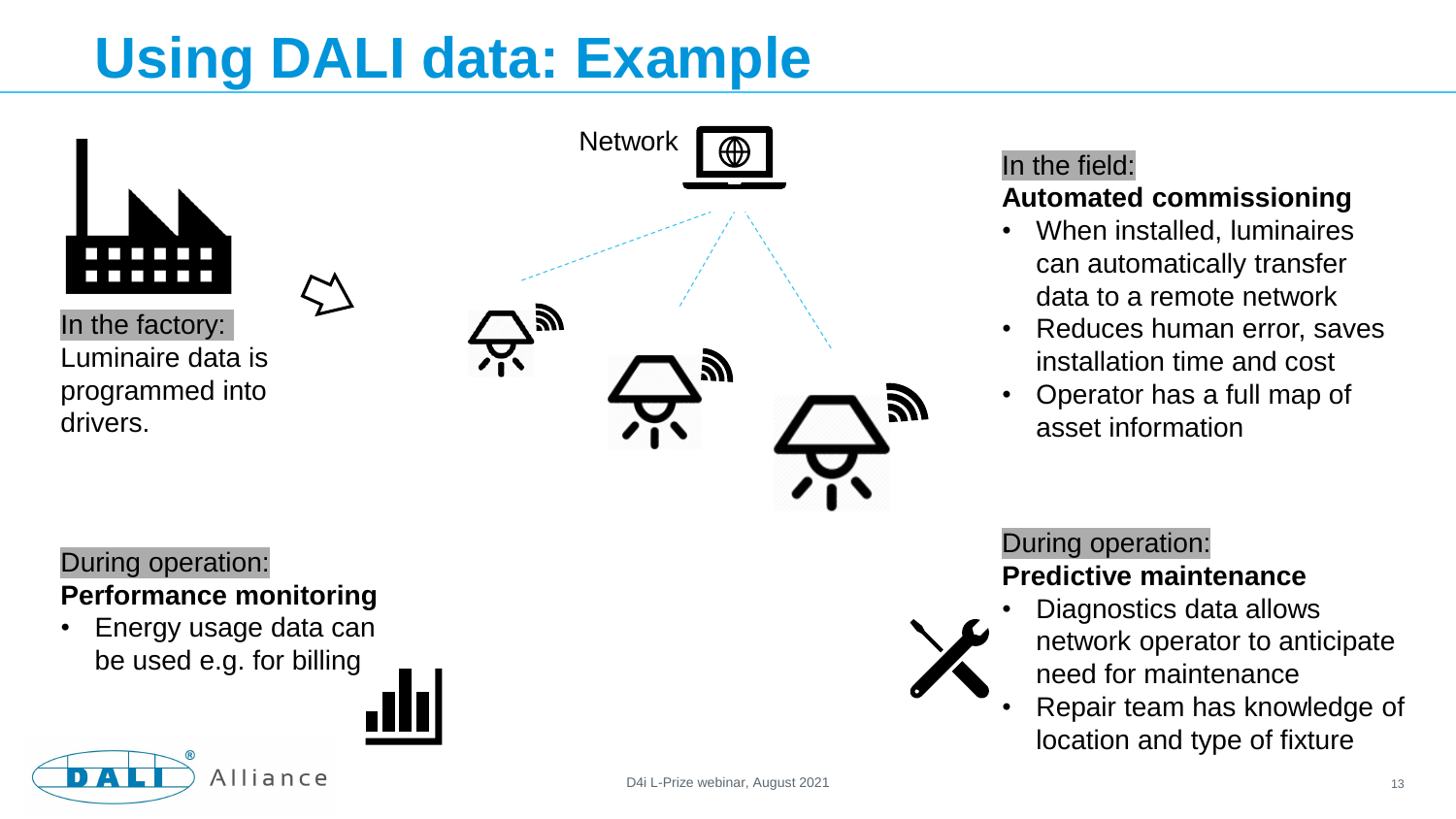#### D4i L-Prize webinar, August 2021 14

## **Testing & certification**

**DALI-2 and D4i products are tested and certified:**

- **Testing**
	- Compliance testing may be carried out by the DALI Alliance member, or at an accredited test-house.

#### • **Test-houses**

- Accredited test-houses are listed on the DALI Alliance website:
- [www.dali2.org/testing/test-houses.html](http://www.dali2.org/testing/test-houses.html)

• **Certification**

**& GREAI** 

- Product information and test results are submitted to the DALI Alliance for verification, before D4i or DALI-2 certification is granted.
- Once certification is granted, products are publicly listed on the website.



威凯



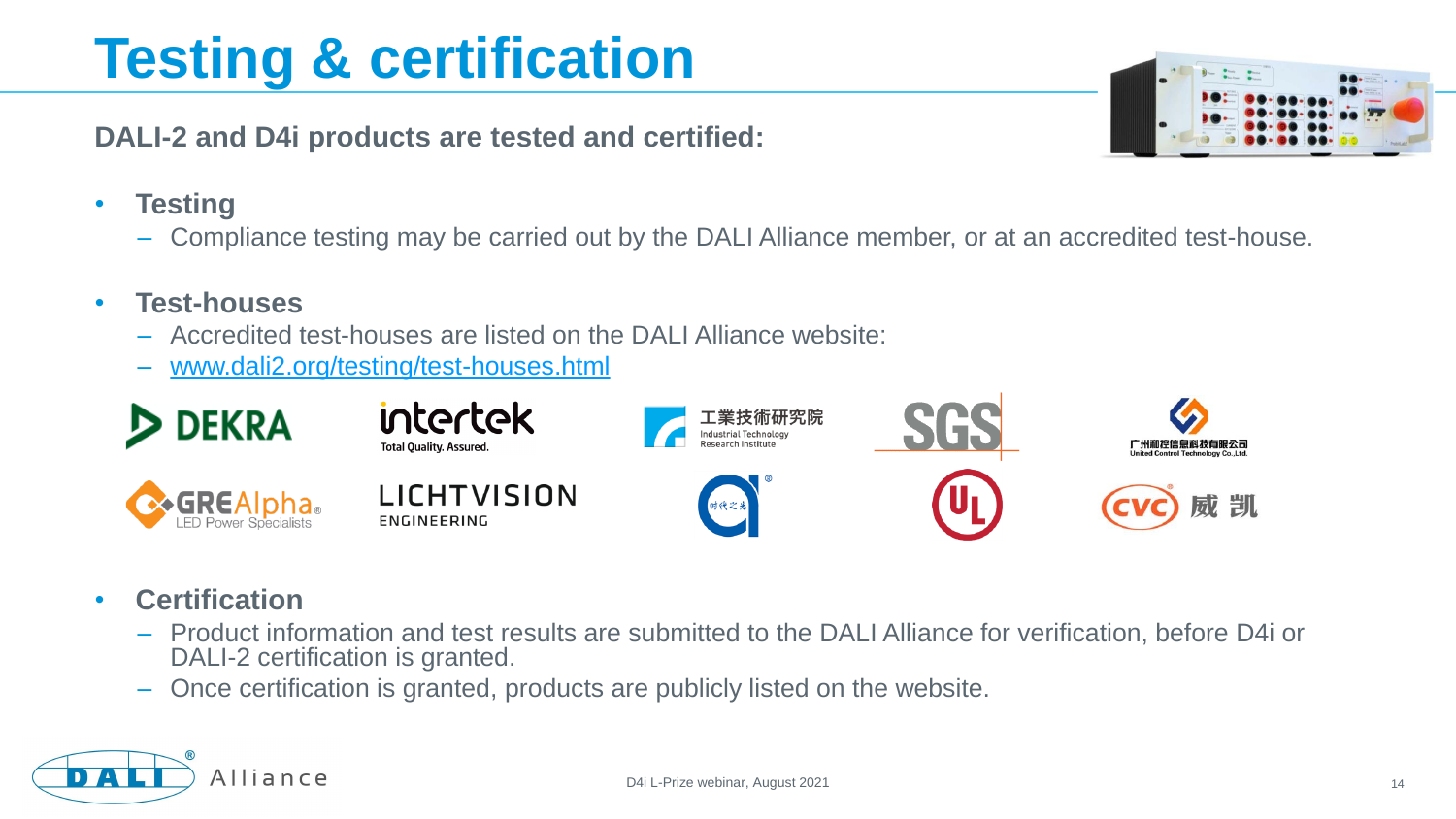#### **Product database**

- All D4i and DALI-2 certified products are listed and searchable on the DALI Alliance website:
	- [www.dali-alliance.org/products](http://www.dali-alliance.org/products)



The product information shows if D4i certification was achieved in addition to DALI-2, and shows the specific parts of the standard that are implemented, such as luminaire data, power/energy and diagnostics data.